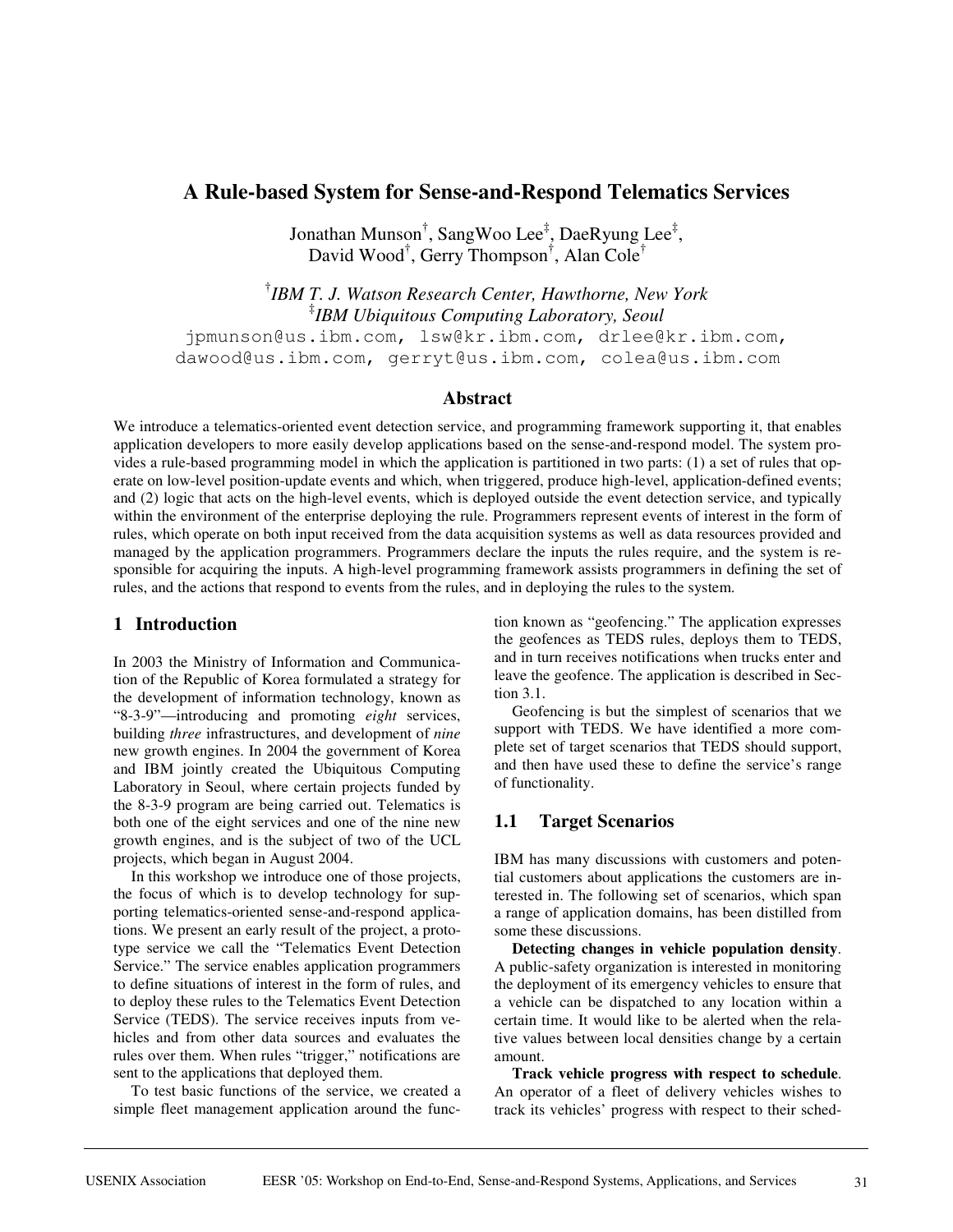ules, and be alerted when a vehicle is more than a certain amount behind schedule. It may also wish to be alerted when a truck is returning empty to the warehouse so that it may begin preparing the truck's next load.

**Location-based promotions**. A marketing company handling promotions for certain establishments would like to be able to notify consumers as they approach those establishments with special promotions in effect at that time. It wants to send the promotions only to those who have accepted the service and who have been receptive to such promotions in the past, and it needs to avoid sending the promotion repeatedly.

**Location-based warnings**. A highways department in a fog-prone area wishes to warn motorists of dangerous fog conditions ahead so that the motorists will slow down. They need to be able to create such warnings quickly, and they need be able to distinguish between vehicles moving toward the conditions and those moving away.

**Congestion detection**. A highways department would like to have real-time congestion maps of area highways, and to be alerted when aggregate speeds in particular areas fall below a certain threshold.

**Monitoring speed of fleet vehicles**. An operator of fleet of delivery vehicles would like to ensure that its drivers obey posted speed limits Enterprise user defines the set of vehicles to monitor, and creates rule that will periodically compare their speeds with the speed limits in effect at the location where the speed was recorded.

**Detection of excessive speeding**. Public safety officials wish to know when aggregate speeds in a region are excessively high, either because of the accident rate in the area or because of particular road conditions.

**Proximity to other mobile entity(ies)**. A rule is defined that when a certain number of the friends are within a given distance, causes a message to be sent to the user.

**Pervasive gaming**. An automobile club wishes to sponsor a combination road rally/treasure hunt, where





members pair up and follow successive clues to a prize, but are penalized for exceeding speed limits.

#### **1.2 The Value of a Shared Infrastructure**

We believe there may be substantial value in a generalpurpose, shared, infrastructure that could support any and all of the above services, simultaneously, over a large set of vehicles. Such an infrastructure would enable service providers to reach a broad customer base, without requiring an investment in their own infrastructure. With many services using the infrastructure, no one service must bear the entire load.

#### **2 The Telematics Event Detection Service**

Reflecting the structure of sense/respond applications, TEDS offers a rule-based programming model in which the application is partitioned in two parts: (1) a set of rules that operate on low-level position-update events and which, when triggered, produce high-level, application-defined events; and (2) logic that acts on the high-level events, which is deployed outside TEDS, and typically within the environment of the enterprise deploying the rule. Figure 1 illustrates.

As shown in Figure 1, programmers represent events of interest in the form of rules, which "trigger" (return true) when the events are detected. Rules operate on both input received from the data acquisition systems as well as data resources provided and managed by the application programmers. An example of an application resource is the geographical polygon describing a warehouse site's area, which would be used in a rule detecting a truck's entrance to the site. Rules and rule resources are described in Sections 2.1 and 2.5.

Applications subscribe to a rule to receive notifications of its triggering. The notification received includes any results that may have been computed in the evaluation of the rule. For example, a rule that determines if a subscriber's position lies within any zones that have a promotion associated with them will, if the position is within any such zones, include the set of zones (via identifiers) in the notification to subscribed applications. Applications may optionally choose to be notified only when the triggering status with respect to a particular subscriber changes, either from false to true, or true to false. For example, an application subscribing to a rule that detects entry to a warehouse site may wish to receive notifications only upon a truck's entry and exit of the site.

#### **2.1 Rules**

TEDS rules are essentially condition/action specifications, and may be as simple as a single Boolean expres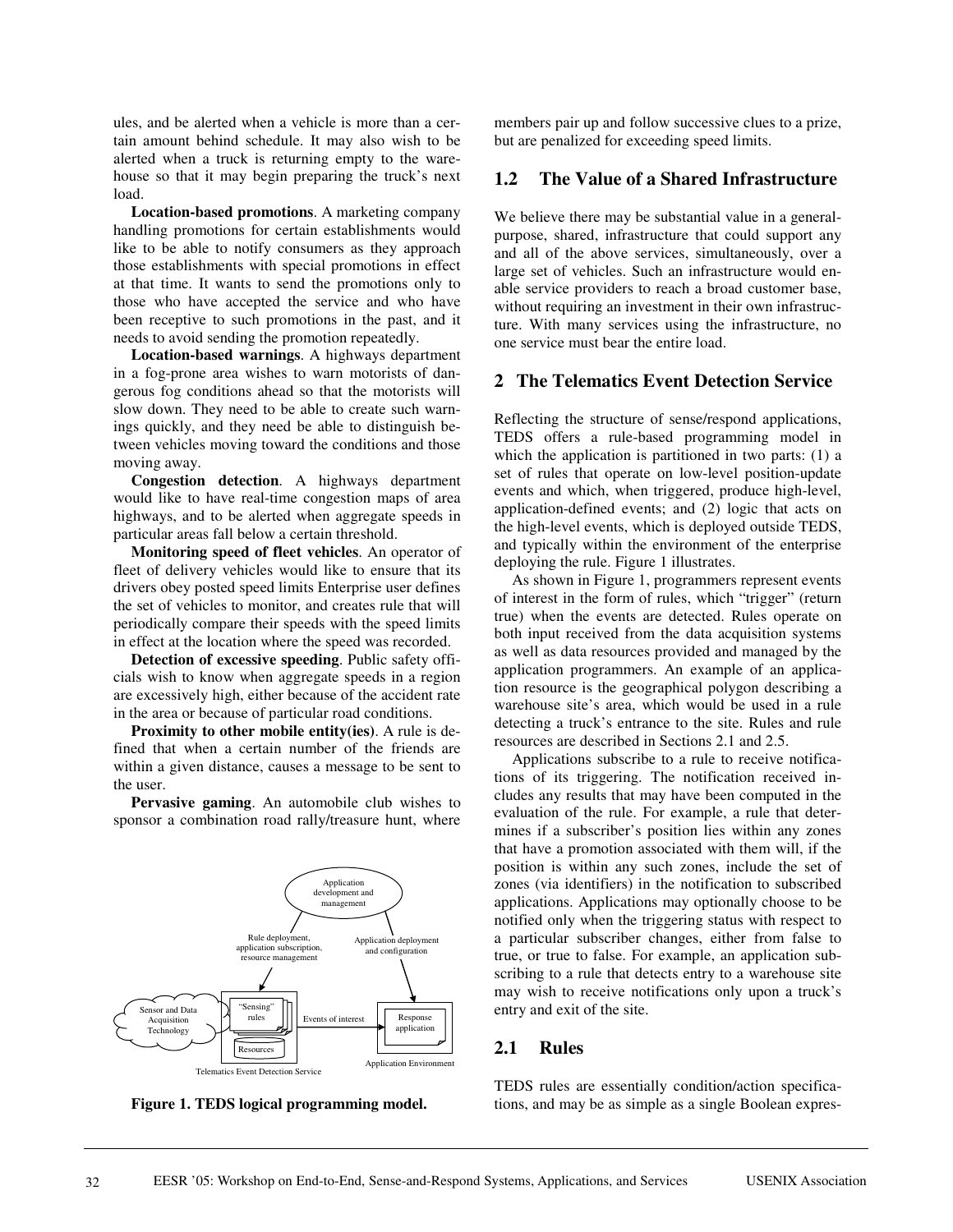sion, or a more complicated program with internal state. A rule condition is a logical expression (i.e., evaluates to true or false) composed of spatial and temporal logical functions joined through AND, OR, and NOT operators, and scalar functions joined with the usual relational operators. TEDS offers a number of built-in functions, which are described below.

Rule inputs include an entity's location (along with speed, heading, and accuracy estimates) received from the positioning technology, and any other input data available from the data acquisition technology.

#### **2.2 Rule Functions**

The spatial rule functions offered by TEDS operate implicitly on a subscriber position report, and have parameters associated with them that will also be input to the function. The *polygonID* and *pointID* parameters are identifiers for polygons and points. Polygons and points are specific kinds of rule resources, support for which is discussed in Section 2.5. **Table 1** below defines built-in logical functions of TEDS; **Table 2** defines built-in scalar functions.

| <b>Table 1. Built-in Logical Spatial Functions.</b> |  |  |  |
|-----------------------------------------------------|--|--|--|
|-----------------------------------------------------|--|--|--|

| Name                                                             | Parameters                                                   |  |
|------------------------------------------------------------------|--------------------------------------------------------------|--|
| Description                                                      |                                                              |  |
|                                                                  | containedIn   polygonID   polygonSetID                       |  |
| True iff the entity position is contained in one or more of the  |                                                              |  |
| given polygon or set of polygons.                                |                                                              |  |
| within                                                           | (pointID   pointSetID) distance                              |  |
| <b>DistanceOf</b>                                                |                                                              |  |
| True iff the entity position is within the given distance from   |                                                              |  |
| the given point or set of points.                                |                                                              |  |
| within                                                           | (entityID   entitySetID) distance                            |  |
| <b>DistanceOf</b>                                                |                                                              |  |
| True iff the entity position is within the given distance from   |                                                              |  |
|                                                                  | the position of the given entity or one or more of the given |  |
| set of entities.                                                 |                                                              |  |
| hasidentity                                                      | entity   entitySet                                           |  |
| True iff the entity has the given identity or is a member of the |                                                              |  |
| one or more of the given entity sets.                            |                                                              |  |
|                                                                  | <, <=, ==, !=,   scalar expr1 scalar expr2                   |  |
| >=, >                                                            |                                                              |  |
| True iff the                                                     | given relation between the two scalar                        |  |
| expressions is true.                                             |                                                              |  |
| elapsed                                                          | timer identifier                                             |  |
| True iff the timer identified has expired since the last time    |                                                              |  |
| the expression was evaluated. Timers are declared, set, and      |                                                              |  |
| reset explicitly, outside of condition expressions, in a         |                                                              |  |
| language-specific manner.                                        |                                                              |  |
| before/after<br>time                                             |                                                              |  |
| True iff the timestamp of the SPR is before/after the given      |                                                              |  |
| time.                                                            |                                                              |  |

**Table 2.** Built-in Scalar Functions.

| Name        | Parameters         |
|-------------|--------------------|
| Description |                    |
| distance    | point   susbcriber |
| From        |                    |

| Returns distance (in meters) from the given entity position to<br>the specified point or entity.                                                                                                                                                                                                                                             |                       |  |
|----------------------------------------------------------------------------------------------------------------------------------------------------------------------------------------------------------------------------------------------------------------------------------------------------------------------------------------------|-----------------------|--|
|                                                                                                                                                                                                                                                                                                                                              |                       |  |
| distance                                                                                                                                                                                                                                                                                                                                     | point (route   path)  |  |
| <b>Traveled</b>                                                                                                                                                                                                                                                                                                                              |                       |  |
| Returns the distance the entity has traveled from the given<br>point along the given route or path. A route object is a<br>precomputed route the susbscriber is expected to take; a<br>path is a series of positions recorded for the entity. Use of a<br>path object generates an implicit rule that will record the<br>entity's positions. |                       |  |
| distance                                                                                                                                                                                                                                                                                                                                     | time (route $ $ path) |  |
| Traveled                                                                                                                                                                                                                                                                                                                                     |                       |  |
| Returns the distance the entity has traveled since the given                                                                                                                                                                                                                                                                                 |                       |  |
| time along the given route or path.                                                                                                                                                                                                                                                                                                          |                       |  |

#### **2.3 Rule Language**

In the course of developing TEDS, we used multiple rule languages. Our first "language" was the construction of rules through building Java object structures of rule objects, much like an expression tree. We considered this to be not sufficiently easy to use. We then developed our own rule language and compiler. In the end, however, we realized that our primary value lay not in the rule language itself, but rather with the functions we provide outside the rule engine, such as rule optimization, application resource management, trigger reporting, and subscriber management (all discussed in later sections). Thus we adopted the approach of embedding existing rule engines within TEDS. This not only enables us to leverage the strengths of the particular rule engine in use, but gives us more flexibility in deployment as well.

The rule language we currently use is ABLE [3], an environment for building intelligent agents. ABLE supports different kinds of rule programming, through the variety of inference engines it provides. These include backward chaining, forward chaining, Rete networks, and simple sequential evaluation, among others. Below is an ABLE rule set that triggers when any one a set of trucks is in a no-standing zone.

```
ruleset FMGeofence {
 import
com.ibm.locutil.able.SubscriberPositionUpdate;
 import com.ibm.locutil.able.LUContext;
 import com.ibm.locutil.able.LURuleResults;
  import java.util.ArrayList;
 variables {
    SubscriberPositionUpdate sub;
    LUContext luCtx;
    LURuleResults results = new LURuleRe-
sults();
   ArrayList fcnResults = new ArrayList();
  }
 inputs { sub, luCtx }
 outputs { results }
 void process() using Script {
  : if (sub.isMemberOf("DeliveryShift1") &&
       sub.containedInPolygonSet(
           "FM:NoStandZones", fcnResults))
    then {
      results.setDidTrigger(true);
```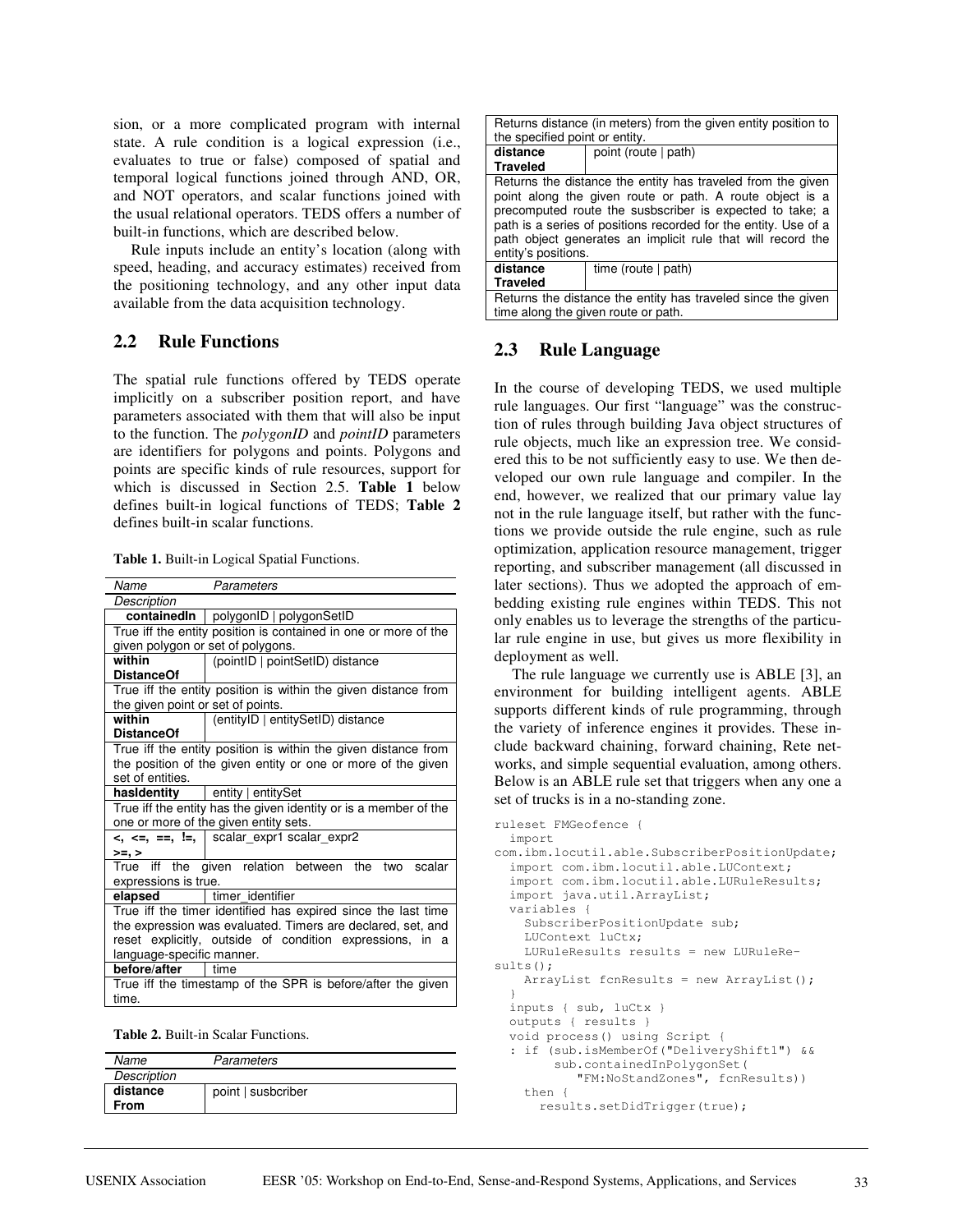```
results.addResult("zones", fcnResults);
     }
 }
}
```
By comparison, the same rule with our own (now abandoned) rule language is:

memberOf("DeliveryShift1") && containedInPolygonSet(("FM:NoStandZones")

Despite the obvious loss in succinctness by embedding a "foreign" rule engine such as ABLE, we still feel the advantages in flexibility outweigh the disadvantages. And for more complex rule sets, such as those that maintain local state, the disadvantages become less apparent.

We will continue to evaluate other rule languages and frameworks for use with TEDS, some of which are described in the section "Related Work." We are interested in rule frameworks that provide complementary value, such as strong support for temporal patterns, and that enable programmers to produce readable, easy-tounderstand rule sets.

# **2.4 Subscriptions**

Subscriptions to rules exist independently of the rules themselves. Subscriptions contain a number of parameters, including the rule being subscribed to, the address to send rule-triggering events to, and the report type, which is *full*, or *delta*. Full reports consist of the current set of subscriber position reports for which a rule was satisfied; delta reports consist only of the subscriber position reports that resulted in a change in the result of the rule evaluation with respect to a particular subscriber. Other parameters are not described here.

### **2.5 Rule Resources**

Rules typically involve functions that relate data in the subscriber position report to other data. This data may be provided by the application, such as geometries to compare a subscriber's location to, or a set speed threshold to compare the subscriber's speed to. Or, the data may be generated by repeated evaluation of the rule. TEDS provides two forms of data store for these purposes.

**Static Data**. TEDS offers a simple data store to provide persistence for the data referred to in rule parameters. The global store is accessed implicitly in the *polygonSet* and *pointSet* parameters, and may be accessed explicitly as well (functions not shown). The data store may also be accessed from outside rules, through the TEDS application interface. The data store is not typed, although geometry types for points and polygons are stored differently in order to take

advantage of databases with spatial functions and the spatial indexing supporting them.

**Mobile Data**. TEDS also provides a form of persistent data that is associated with particular subscribers. For example, a rule may wish to record a subscriber's time of entrance to a particular geographical area so that it can determine the total time a subscriber has been in the area. For purposes such as this, TEDS provides a data store associated with each subscriber.

## **3 TEDS First Prototype**

Figure 2 illustrates the architecture of our prototype Telematics Event Detection Service. The main component is the Telematics Event Detection Engine (TEDE). Through a TEDE client, an application submits rules and provisions any resources required by the rule. Rule triggering events are received from the TEDE asynchronously through an interface the application must provide.



**Figure 2. TEDS Demonstration Prototype.**

As we as yet have no actual set of vehicles to receive input from, we developed a telemetry simulator that enables vehicle movements to be simulated. Through a map-based interface the simulator operator creates paths on the map, giving each segment its own speed.

# **3.1 Example: Fleet Manager Application**

We developed "Fleet Manager" as an example of an application that takes advantage of the high-level event detection capabilities of TEDS. It supports various fleet management scenarios where fleet operators wish to be notified when vehicles of their fleet enter or leave certain geographical areas. It enables operators to quickly and easily define the areas and the vehicles to be monitored. It then transforms this information into a rule before deploying to TEDS. One of our objectives in developing this application is to explore high-level rule creation tools.

The Fleet Manager Application display (Figure 3) shows real-time positions of vehicles on the map and also represents locations symbolically by showing as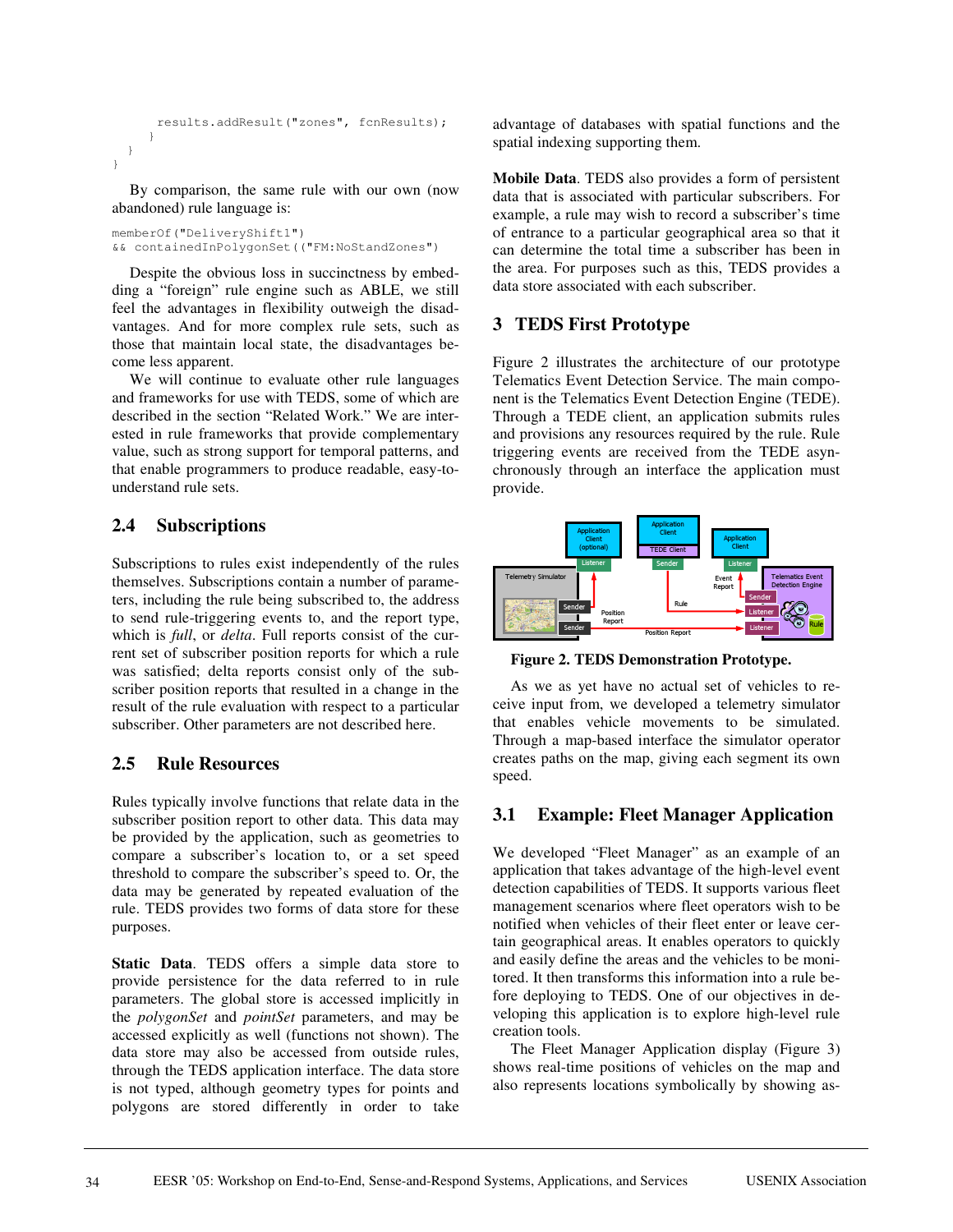sociations between vehicles and zones, as shown in the lower right window of Figure 3.



**Figure 3. Fleet Manager application.**

## **3.2 Lessons from Prototype**

In developing the Fleet Manager application for the first TEDS prototype, we realized it had a number of shortcomings. First is that application programming requires a high level of effort to create interfaces to the TEDS system. TEDS provided no support for inserting rules into the system or for receiving events from the system, thereby requiring low-level programming from the application developer. Second, TEDS provided no framework to support the sense-respond programming model. Third, the prototype did not sufficiently support certain important features, such as subscriber groups.

These shortcomings are being addressed in the second prototype. In addition, we are also addressing the fundamental way input data is acquired, we are enabling rules to operate on a wider range of inputs, we are enabling the system to acquire input data from a wider range of sources, and we are also supporting application-provided rule functions. This new functionality is briefly discussed in the following section.

### **4 TEDS v2 and the S&R Framework**

To make it easier to develop applications based on the sense/respond model, we have developed a framework providing both develop-time and run-time support. The framework, called the S&R Framework, relates to TEDS as shown in Figure 4 below.

### **4.1 S&R Framework**

The S&R Framework is analogous to the Struts framework for developing Web applications based on the Model-View-Controller paradigm. With the S&R

Editor, the developer defines the set of rules, and the actions for responding to events from the rules, that constitute a sense/respond application. The SNR file produced by the editor, together with the rule files and respond-action classes referenced by it, are then deployed to the Subscription Set Manager, which interfaces to TEDS to deploy rules and subscribe to them, and to the S&R Respond Controller, which receives the rule-triggered events from TEDS and invokes the related respond classes.



**Figure 4. TEDS and S&R Framework**

### **4.2 Extended Rule Inputs**

The new TEDS architecture enables rule programmers to define rules that operate over a range of inputs, beyond the location input supported by the first prototype. Rule inputs may include any sensor data received from mobile entities such as fleet vehicles, as well as business-related data such as "pickup needed" signals.

Acquisition of these inputs is the responsibility of the Data Acquisition Manager, shown in Figure 4, Given the list of inputs a rule requires, and the rule's specified evaluation frequency, the DAM is responsible for acquiring the inputs at the rate specified and supplying them to the Rule Evaluation Manager.

# **5 Related Work**

As a framework for programming sense-and-respond applications, TEDS is related to a broad array of work in real-time monitoring, event-driven systems, contextaware computing, and active databases. However, TEDS has a focus on those situations involved in telematics. Furthermore, it does not address applications where extended and complex patterns of events are of interest. Space does not permit a full discussion